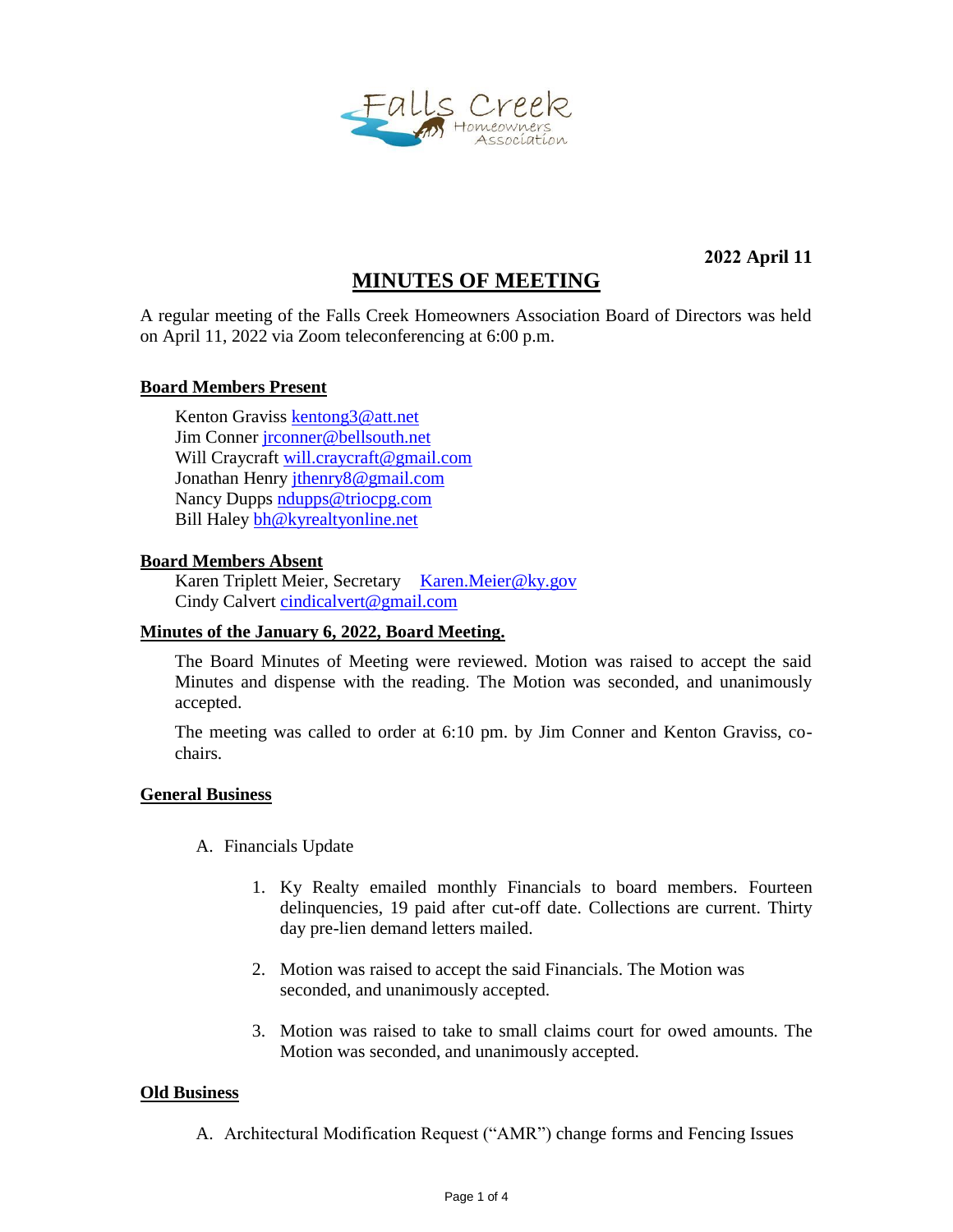

## **2022 April 11**

- 1. Fencing issues have been resolved within time frame designated.
- 2. Homeowners suggested changes to AMR form with Ky Realty and will be taken under advisement. KG and JC have reviewed two (2) changes to AMR forms addressing some ambiguity.
- 3. Motion was raised to accept the AMR form changes of KG and JC. The Motion was seconded, and unanimously accepted.
- 4. Barbour Lane fencing in need of maintenance and Beech Spring farms is having Ky Realty to assess and any needed repairs to be addressed.
- B. Landscaping/ Front Entrance
	- 1. CC has requested to redesign and redo the front and back entrance, board approved budget and designated landscaper.
	- 2. BH stated that \$10,000.00 was previously approved.
	- 3. JC to follow-up with CC regarding plans and get electronic approval from the Board members.
- C. Directory
	- 1. B. Haley has received of the updates for the directory. Approximately 20% have not responded. Many responded as "opting out".
	- 2. The listings will be by address, alphabetically by name, and include maps.
	- 3. Directory usually distributed every 2 to 4 years.
	- 4. Haley to research cost
- D. Miscellaneous
	- 1. Snow removal all positive comments received for prompt snow removal.
	- 2. Walker has received payment for resolving the truck rollover damage.
	- 3. JC reported problems with lights out at Hwy 42. BH stated that Walker responded and has ordered needed parts to address possible shorts.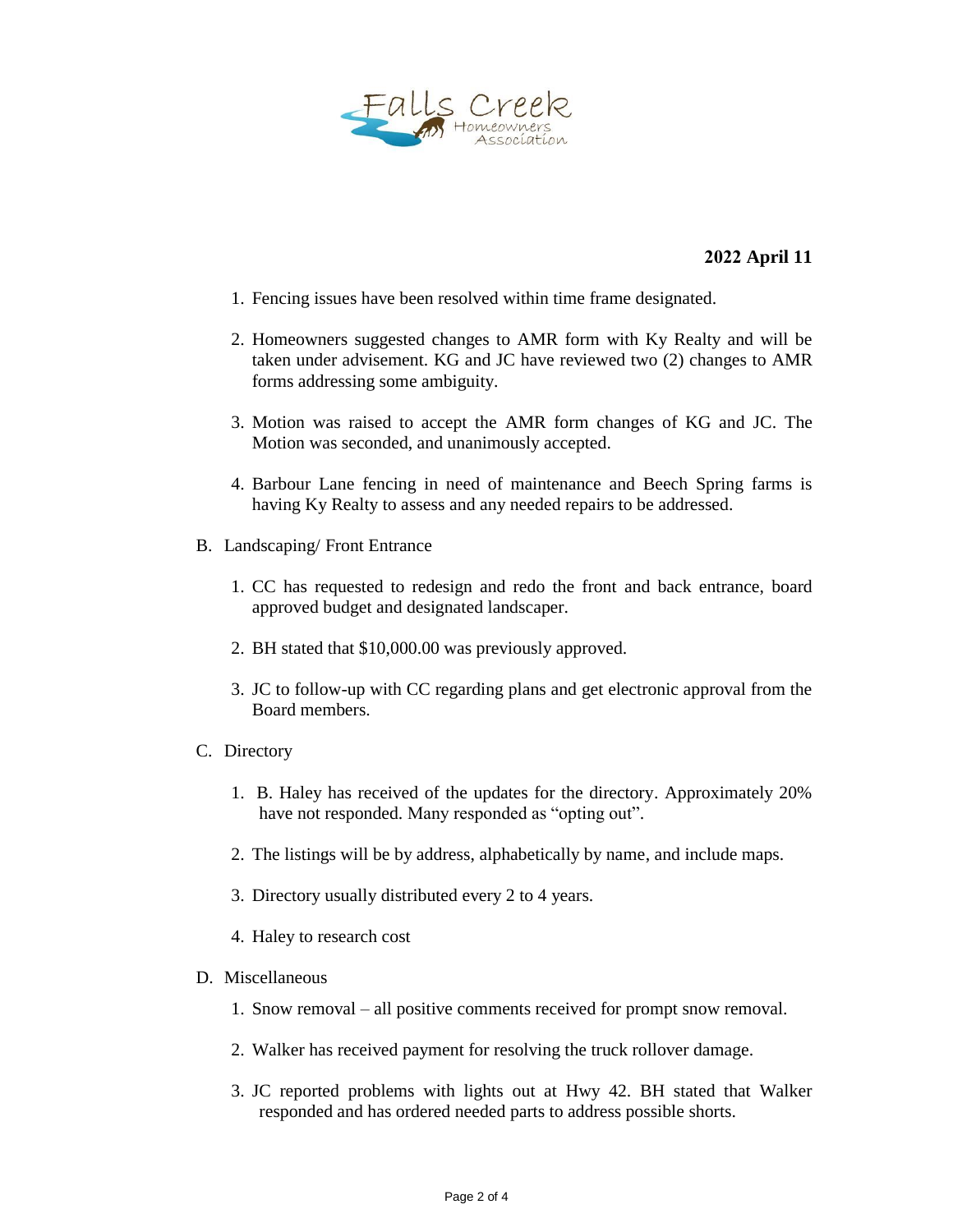

#### **New Business**

# **2022 April 11**

## A. Yard Sale

- 1. JC reported that CC previously coordinated with surrounding neighborhoods and suggested including Barbour Manor.
- 2. WC to contact Jarod Cross for social media and signage information; and contact CC for surrounding neighborhood contacts.
- 3. ND said that it's customary for a June date.
- 4. BH stated that previous contacts were Marcie Roberts (Ivy Ridge) coordinates with Steve Myers (Beech Spring Farms) and will forward their contact information to WC.
- 5. Motion was raised to hold the yard sale in June; with WC as coordinator with surrounding neighborhood contacts, CC and Jarod Cross; and, hold from 8:00 a.m. to 2:00 p.m. The Motion was seconded, and unanimously accepted.
- B. Falls Creek Facebook Page
	- 1. WC received an inquiry regarding rules for political signs.
	- 2. Per JC there are no restrictions for political signage except the signs would have to be on private property.
	- 3. JH inquired into restrictions concerning rentals and Air B&Bs that protect the neighborhood from rentals.
	- 4. JC stated there were currently no restrictions on rentals and Air B&Bs

#### **Actions To Be Taken**

- A. B. Haley to provide directory costs and provide contact information for yard sale neighborhood coordination to W Haycraft.
- B. J Conner to follow-up with CC regarding landscaping plans and do electronic Board approval.